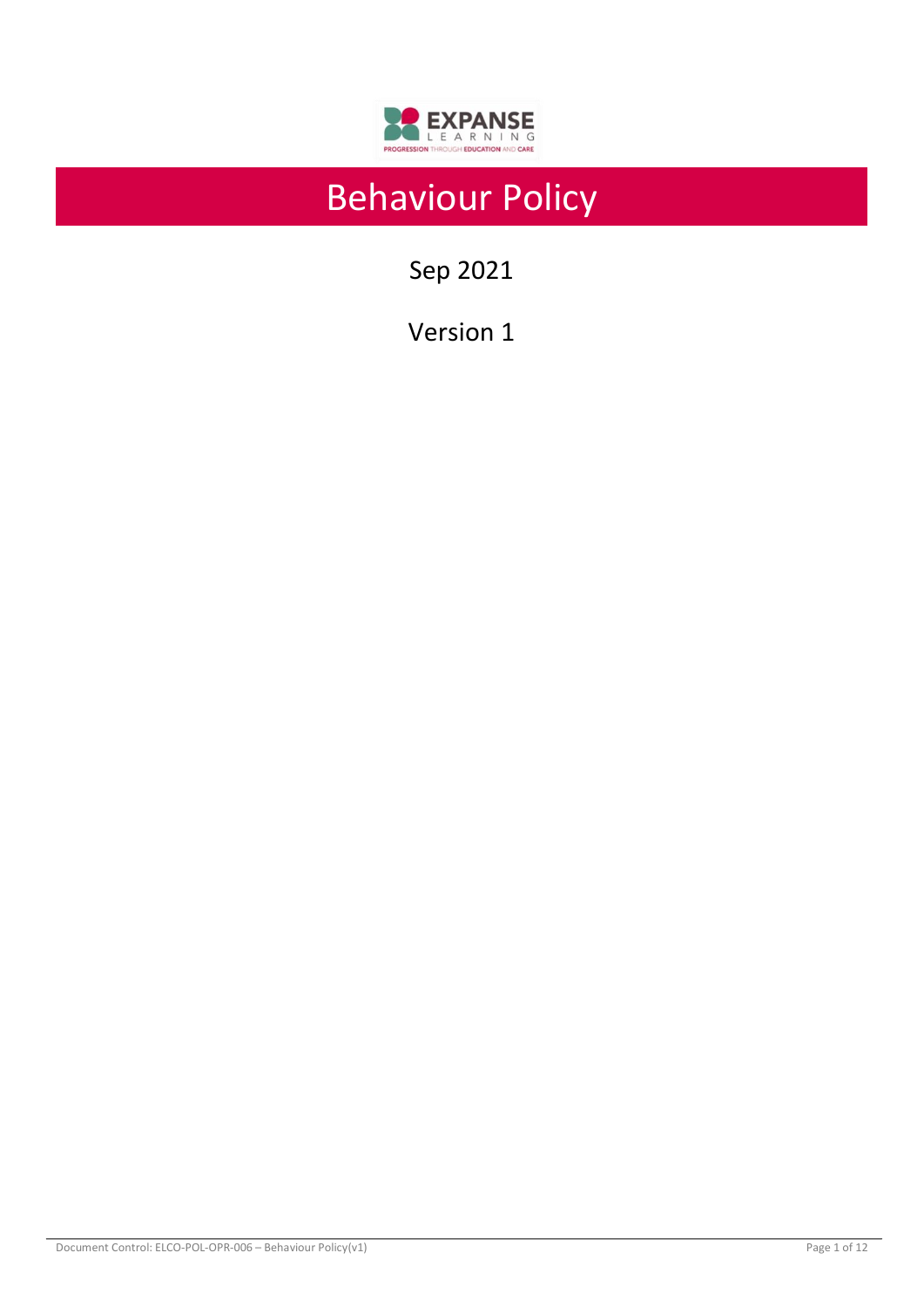# **1. Scope**

This policy applies to all staff at Expanse Learning College (Hereafter referred to as the college).

# **2. Aim**

To provide guidance for staff, parents, governors and other stakeholders on how we keep children and young people safe. To provide a framework for our collective beliefs around human behaviour as it relates to children and young people. To provide an inclusive model for our understanding of behavioural needs. To underpin our beliefs with evidence-based practice and current research.

# **3. Key Beliefs**

#### *At the College we believe that:*

- o Children and young people want to behave well
- $\circ$  Behaviour is a means of communication we must ensure that all students are supported to communicate their needs safely and appropriately
- o With the right support and intervention, children and young people can learn to improve their behaviour and manage well
- $\circ$  Mistakes are part of the learning process and we recognize that all of our children and young people are at different stages of the developmental process
- $\circ$  Some of our children have learning difficulties which impact on how they learn to behave
- $\circ$  All adults can learn strategies to support young people to improve their behaviour

#### *Adults can support the children and young people in our college by:*

- o The quality of our relationships with each other and them
- o The quality of our provision
- o A well-informed understanding of their needs
- o The support we put in place is:
	- *Observation, evidence gathering and analysis – so that our interventions are well informed and planned*
	- *Working in close partnership with parents and carers*
	- *Investing time to allow children to practise and make mistakes*

## *The support consists of:*

- o Accessible modes of communication
- o Clear and realistic expectations
- o Rules
- o Routines
- o The language of choice
- o Rewards and consequences
- o Reparation wherever possible and appropriate
- o Descriptive praise
- o Fair and predictable responses to both negative and positive behaviour

## *Key Beliefs Explained*

We believe that our children and young people want to behave well. We believe that our children and young people are happy when they behave well and when that behaviour is recognised and acknowledged by adults and their peers. Children are able to behave well when their needs are well met in college, at home and in the community.

## **4. The Reward System**

A reward system must be of value to the students, parents and staff. It is a system which provides a vehicle to measure and monitor progress and success via a broad range of opportunities. It has a hierarchical structure to allow for progression and challenge.

The rewards system is designed to reflect all aspects of college life.

The college will use all available means to publish and promote achievement by all members of the college.

#### The purpose of the reward system is: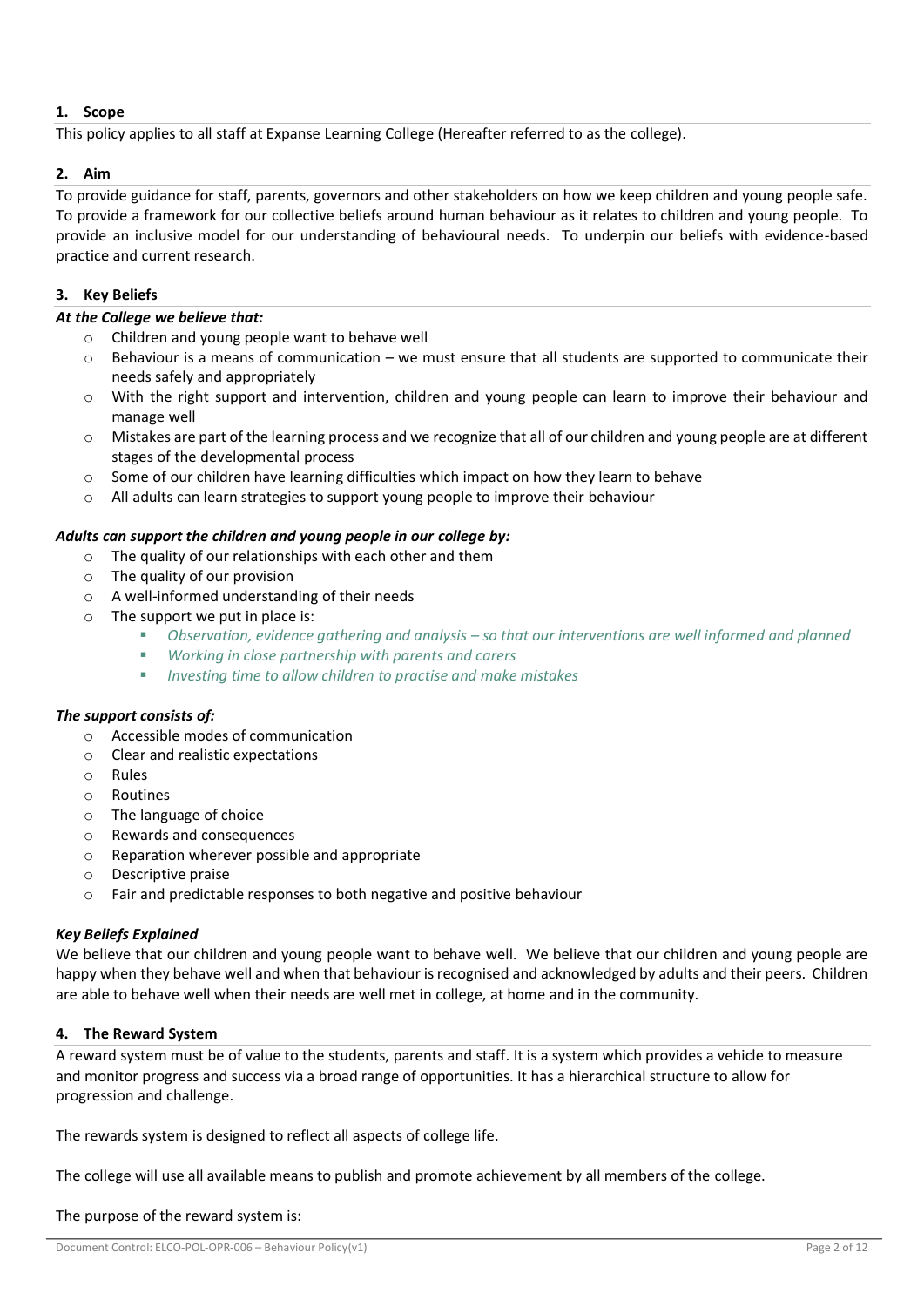- o To be inclusive for all.
- $\circ$  To recognise and celebrate a student's work, commitment and high levels of achievement.
- $\circ$  To promote the positive recognition of success amongst all members of the college community through public celebration and contact with parents and carers.
- o To celebrate progress made by the student.
- o To encourage progress in all aspects of college life.
- o To reward students frequently for a variety of achievements.

All staff should be actively engaged in carrying out this policy.

Rewards will involve all or some of the following:

- o Teacher response to all positive work and contributions in the classroom from students, often praise and encouragement.
- $\circ$  The display of student work from the class and homework, making full use of classroom boards and corridor displays. Whenever displayed, work may include a comment/grade.
- o When appropriate, and if time allows, positive statements should be recorded on data bridge.
- o Marked work should include praise and advice on how to improve work (WWW & EBI).
- o Golden Tickets will be used to recognise and reward achievements.
- $\circ$  Golden Tickets should be recorded in the class files by the teaching assistants.
- o When a student is awarded praise, a postcard can be sent home. This will comply with college policy on what triggers a postcard.
- $\circ$  Pastoral recognition will be awarded by the manager and her team for additional achievements and contributions to college and community.
- o Golden Tickets will be counted each half term and the totals used to recognise and reward achievement. Staff will signpost students to what tickets are awarded for and how they are used to access reward trips.
- o The maintenance of high achievement and excellent effort will also be acknowledged at the termly Celebration of Achievement.
- o SLT commendations will be awarded for exceptional behaviours and achievements

## **5. Behaviour and Communication**

How children behave gives us important information about how they are feeling.

Supporting children to effectively communicate is a very important part of supporting children and young people to behave appropriately. Children with profound and complex needs will need a personalised approach to behaviour management and consideration must be given to sensory needs, pain thresholds and levels of stimulation and engagement.

Children and young people can learn to improve their behaviour. Children and young people at the College can find learning difficult: learning new behaviour is a task, just like learning to read or write. As adults, we must consider the learning styles and needs of children and young people; we must also have realistic expectations about the rate of progress a child will make when learning to adapt or develop new behaviours.

Most of our children and young people learn in small, incremental steps over a very long period of time.

Mistakes are part of the learning process. We don't make a judgement about it – instead we support our children and young people to get it right.

All adults can learn strategies to support children and young people to improve their behaviour. Most adults have evolved ways of responding to children's behaviour based on a combination of personal and professional experiences and training and experiential learning.

At the College we encourage all staff to reflect on what may be the underlying issues that drive or trigger behaviour in children, and to think about ways of responding to challenging behaviour in a non-judgemental and supportive way. This can be very difficult especially if a child is aggressive or targeting others in a very focused way. As a college we will support staff to develop their own emotional resilience through professional support. This may be peer to peer, group or individual support and can draw on a range of expertise within college and beyond (Lead professionals, Teacher Mentors, Educational Psychologists, CAHMS, etc).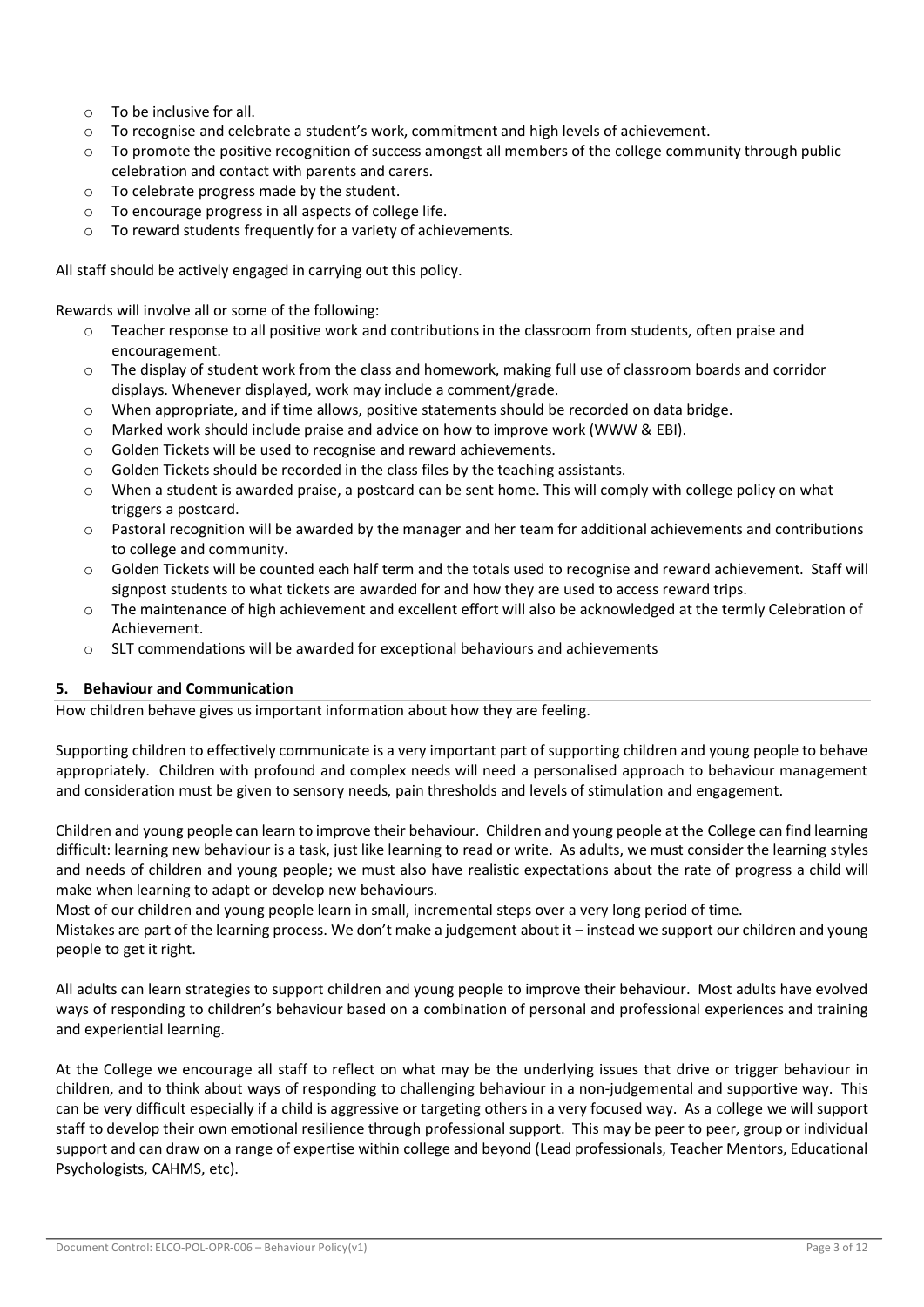All adults must be committed to developing their practice and sharing their skills and experiences. This is a commitment to ongoing professional development - our commitment to Coaching and Mentoring, reflective practice and peer support improves performance and professional competence.

## *Adults can support children and young people by:*

The quality of our relationships with our children and young people. These relationships are crucial. Each adult is a significant adult for our children and young people. To develop successful, enabling relationships we need to:

- Actively build trust and rapport they have to be earned: they're not given
- $\circ$  We should have high expectations for all children and young people and when we demonstrate our belief in them, it supports them to succeed.
- o We treat children and young people with dignity and respect at all times e.g. by saying 'thank you'; by communicating carefully and clearly in a way that is accessible to them and their current level of need
- o Adults should listen respectfully to the child or young person, and make a judgement about how/when to respond
- $\circ$  Consider what might be behind the behaviour; why the child or young person is behaving in this way.
- o There will always be a reason: the behaviour is a symptom of something that we need to identify
- o See things through e.g. consequences in place as a response to particular behaviours, both desirable and undesirable
- o Keep our word and if, for some reason, we are unable to honour a commitment to a child or young person, to communicate clearly and honestly about why this has happened
- $\circ$  Identify the strengths in the child or young person identify these with the child and build on it. If a child is not able to do this, advocate for the child within the team or professional group
- o Apologise if you make a mistake you are modelling this for the child or young person, and this will support you to build trust and respect
- o Name and manage your own emotional reactions to children and young people's behaviour i.e. demonstrate emotionally intelligent behaviour at all times. Seek help if you are finding it difficult to manage your feelings about a child or young person
- o It is important to resolve difficult feelings about children's behaviour it is unhelpful history. Focus instead on getting it right in the future
- o Quietly but firmly hold appropriate boundaries for the children and young people
- $\circ$  Seek support from wider professional networks to problem-solve challenging behaviour
- $\circ$  We are always respectful to children; we do not talk about them over their heads or in front of other children
- $\circ$  We are non-judgemental about children's life experiences, but we use evidence to inform our planning for them
- o The quality of our provision:
	- If we are able to meet each child at his/her point of need, it is more likely that challenging or unhelpful behaviour will decrease or stop. To do this we need to:
		- *Accurately assess the child or young person's needs*
		- *Plan to meet the child or young person's range of needs specific to the plans drawn up by their professional group e.g. equipment, staffing, sensory needs*
		- Support the child to develop high levels of resilience and have high expectations for every child
		- *Support children and young people to develop high self- esteem, so that they believe that they can succeed*
		- *Frequent positive reinforcement when things are going well and minimal feedback for low level undesirable behaviours. Focus on what you want the child to do.*
		- *Know what motivates each child or young person*
		- Personalized learning to ensure that we meet each child or young person at his/her point of *development*
		- *Where appropriate, include the children and young people in the target- setting and evaluation process for outcomes measurement, using appropriate language and methods (self-assessment)*
		- Give the child or young person feedback on progress in a supportive way that makes sense to them, *focusing particularly on their achievements and what they need to do to make further progress*
		- *Praise the children and young people for their specific achievements, i.e. descriptive praise and do this often*
		- *Actively teach the children and young people behaviour for learning*

#### *The support we put in place –*

By this we mean all the things we do to support our children and young people to manage their own behaviour successfully. Rules support positive behaviour. They should be: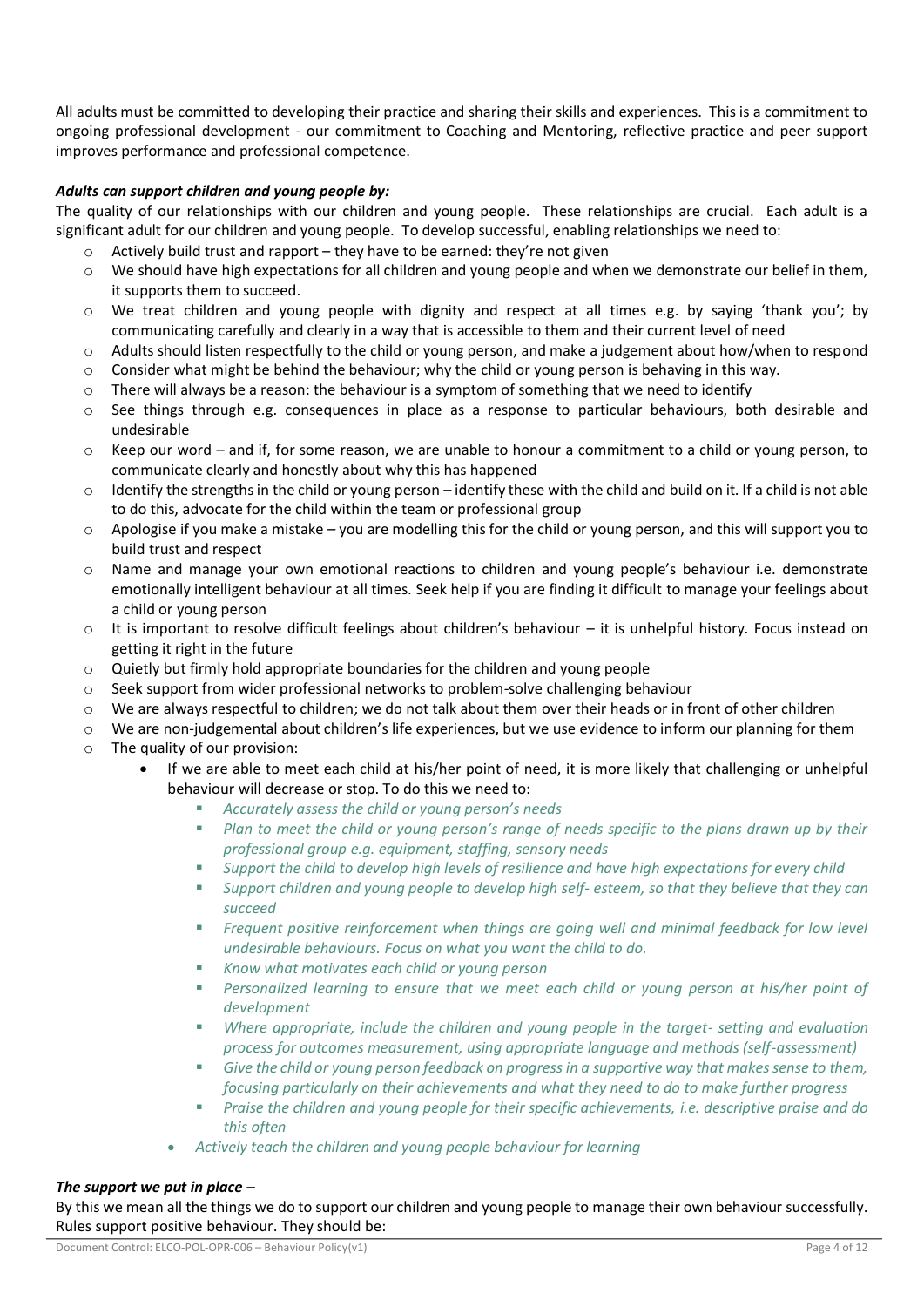- o Few in number
- o Where developmentally appropriate, agreed with children and young people
- $\circ$  Communicated in a way that the children and young people can understand, including visual cues, objects of reference, social stories etc.
- $\circ$  Stated in the positive things we are going do
- o Regularly referred to by all staff with children and young people
- o Appropriate to the activity and developmental range
- $\circ$  Routines support our children and young people by fixing desired behaviours in their minds. They must be explicitly taught – don't assume they know them. You will need to teach routines for all activities. The more consistency there is over routines, the easier it is for our children and young people. Routines also support behaviour for learning.
- o The language of choice
- o This is part of helping our children and young people to take responsibility for their behaviour. We actively encourage them to choose the right thing to do and, where appropriate, explain the consequences of their choices, both good and bad.
- $\circ$  We use specific descriptive praise when we see them making a good choice we can never do too much of this.
- $\circ$  We link consequences to the choices they make, to help them make the best choice.

#### *This communication:*

- o Increases children and young people's sense of responsibility
- o Regards mistakes as part of learning
- o Removes the struggle for power
- o Is positive
- o Where appropriate, overtly links responsibility, choice and consequence
- o Helps them to take responsibility
- o Helps them to manage their own behaviour
- o Increases their independence
- o Rewards and Consequences
- o Descriptive praise
- o Symbolic rewards
- $\circ$  Communication with parents and carers to inform them of the behaviour or achievement
- o Special responsibilities/privileges
- o Preferred activities above and beyond the scheduled daily activities (e.g. sensory room, bike, IPAD, choosing time)
- $\circ$  They are linked to positive choices and achievements. They focus on the specific behaviours we wish to improve.

## **6. Consequences**

a) We do not believe in sanctions or punishment. Example:

| <b>Behaviour</b>                                                                                     | <b>Consequence</b>                                                                                                                                                                                                                      |
|------------------------------------------------------------------------------------------------------|-----------------------------------------------------------------------------------------------------------------------------------------------------------------------------------------------------------------------------------------|
| Child or young person disrupts activity or behaves in a<br>way that makes other children feel unsafe | Child or young person has a break<br>Child or young person is supported by an adult to consider their<br>lbehaviour<br>Child or young person apologises to the group, for his/her<br>specific actions and carries on with the activity. |

- b) It is important for our children and young people to clearly link a specific behaviour with its consequence.
- c) The consequence needs to be a natural consequence, which makes sense to a child or young person.
- d) It is also important for adults to review what has happened. Was there anything that could have been done differently to support this child or young person to manage?

## **7. Reparation means repairing relationships, or 'making good' in some way**

We believe that children and young people should always be given the opportunity to repair, and that they want to do this. We do not believe in the concept of punishment, because it focuses the child or young person's mind on the punishment, rather than what they did. This frequently leads to children and young people feeling angry about the punishment, rather than thinking about the effect of their behaviour on others.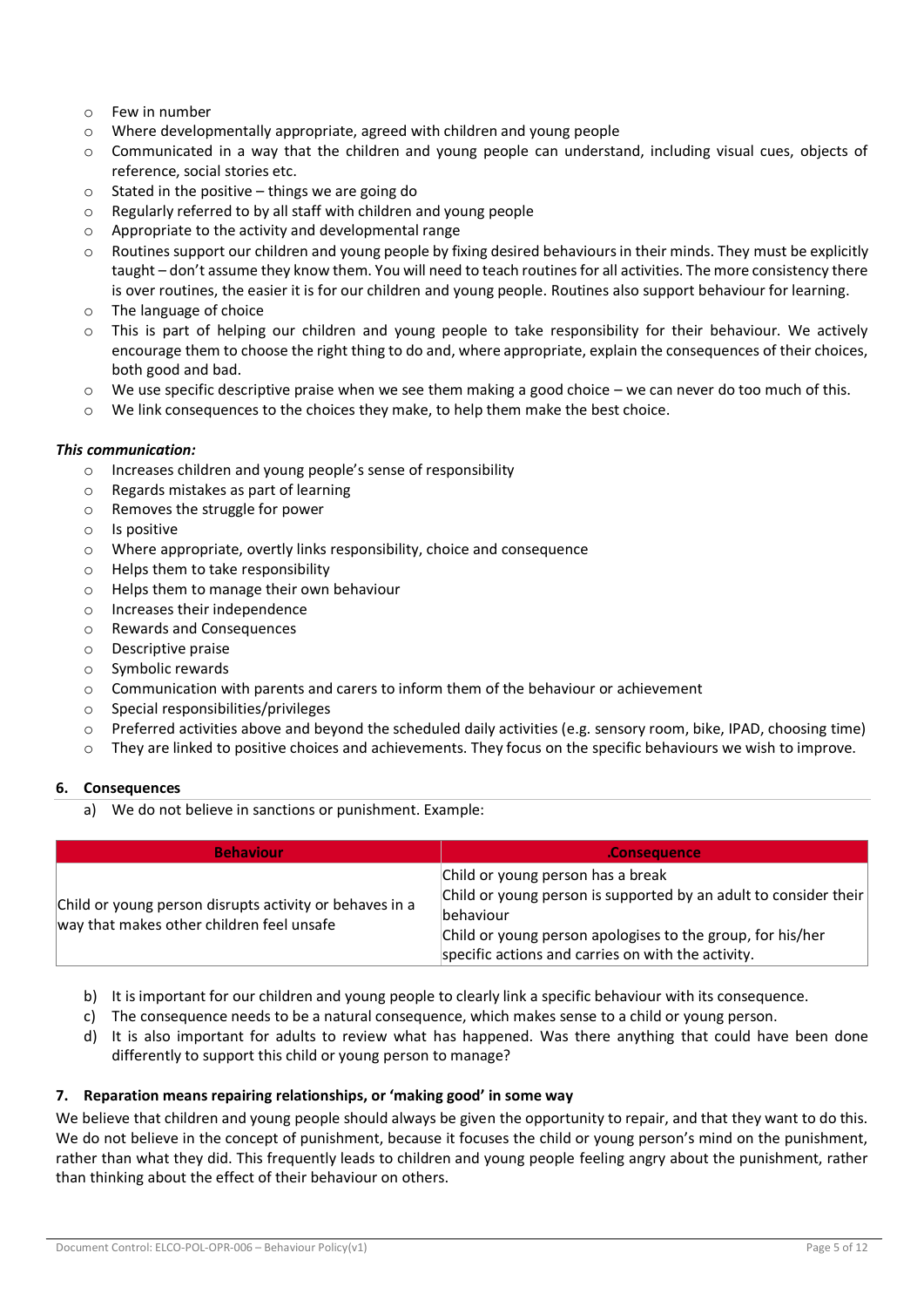Where developmentally appropriate, we support children and young people to take responsibility for what they have done and to repair it with the other person(s) involved/affected. Even children with complex difficulties can be supported to repair: we can't make assumptions about what children feel. Unresolved difficulties can make children and young people very anxious and this can cause behaviour to escalate or become habitual.

## **8. Descriptive Praise**

If we tell people what it is exactly that we like about what they are doing, we are reinforcing the behaviours we want to promote. We are also giving them positive feedback and personal recognition. This raises their self-esteem and leads to improved behaviour. The use of descriptive praise is a feature of the college's language. Descriptive praise supports behaviour for learning.

# **9. Children and young people with exceptional behavioural needs**

The majority of children and young people at the college will respond positively when staff work within these guidelines but some of our children and young people need additional support to learn to manage their behaviour.

## *We do this by:*

- o Working in line with this Policy
- o Putting in additional support, tailored to the specific needs of each child or young person.
- o Multi-agency review
- o Observations in a range of contexts, including home visits
- o Medical investigations to ensure that the student is not in pain or unwell
- o Making the routines/strategies more detailed
- o Drawing up a Risk Assessment and action Plan detailing action to be taken when identified behaviour occurs. This is shared with the child or young person, parent and other staff
- o Drawing on additional resources from beyond the college, e.g. CAHMS, LA support, Care Team and medical specialists

Parental and family support to implement changes in strategies. Some children need very specific and detailed planning, which could include a shortened day, off-site education or home-based learning. When significant adaptations are made to a student's learning day, we always plan jointly with the parents and carers and the Multi Agency Support Team, the Local Authority and external agencies.

## **10. Bullying (including Cyber-bullying)**

- o We do not tolerate bullying
- o Bullying should never be ignored
- o All instances of bullying must be recorded
- o Parents and carers should be informed by staff via telephone or in face to face contact
- o Every instance needs to be addressed, in line with this policy, with each child or young person involved taking responsibility for his/her actions,
- o Further guidance is available in the college's Anti-Bullying Policy which is available on request from the college.

## **11. Student's working from home.**

If interacting with other students or staff online, students should always be kind and respectful to each other and respectful and obedient to staff, remembering at all times that that staff are not 'friends' with, or peers to, students. Students should never attempt to contact staff via social media or make comments about staff on social media platforms. Any inappropriate comments to staff online, via Facebook/Microsoft Teams, or any other platform will be taken very seriously. This is also the case of for any online bullying towards other students or peer-on-peer abuse that is disclosed to the college during this time.

## **12. Discriminatory language/incidents**

- o Although quite rare, incidents which include elements of racism, homophobia, sexism or those which are related to disability, gender presentation or religion are not acceptable within our college's community
- o They should be dealt with in line with this Policy with further advice and a coordinated response from Senior Leadership Team
- o They MUST be recorded appropriately, including all follow-up action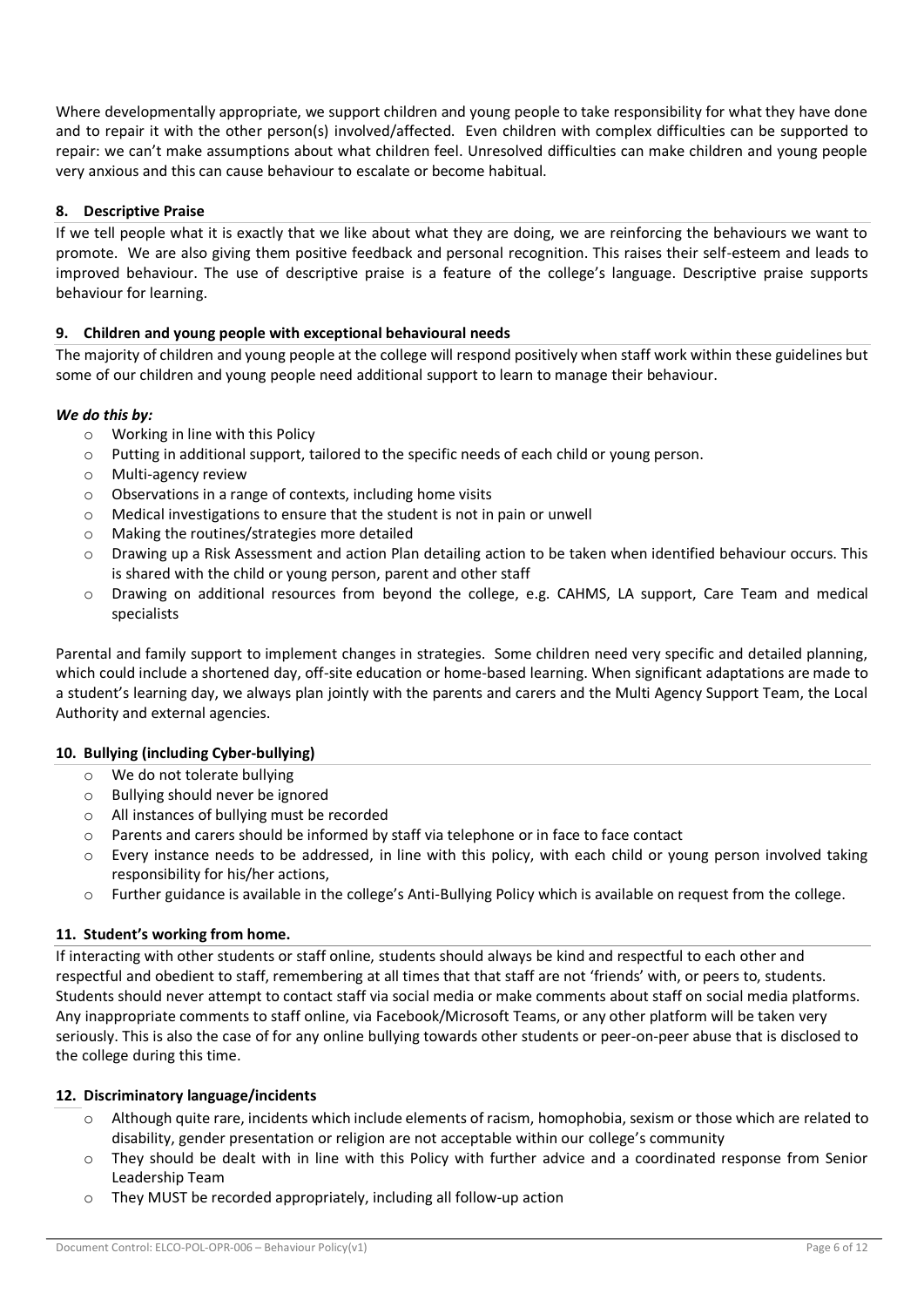$\circ$  Some children use discriminatory language without understanding its impact and this must be viewed as an opportunity to teach children how to be respectful to each other

## **13. Training**

Training for staff will be made available and will be the responsibility of the Head of College. No member of staff will be expected to undertake the use of reasonable force without appropriate training. The college offers training in IOCM accredited Team Teach techniques. Team Teach states that 95% of the strategies employ verbal or non-verbal de-escalation and only 5% is in the use of physical techniques.

#### **14. Positive Handling**

Positive handling is a holistic approach to a range of risk reduction strategies which include non-verbal, verbal and where 'reasonable and absolutely necessary', physical interventions. Positive handling understands the importance of using deescalation strategies where possible and being aware of levels of behaviour and the need for an **appropriate staff response**  in order to maximise the opportunity to calm the incident through non-verbal and verbal strategies where possible.

Positive handling will be supported by documentation, which supports the students aims to provide security, safety acceptance for recovery, repair and reflection for all concerned. Every effort will be made to resolve conflicts positively and without harm to students or staff, property, buildings or the environment. Where unacceptable behaviour provokes intervention, some or all of the following approaches should be taken according to the circumstances of the incident.

#### **15. Restraint / Reasonable Force / Physical Intervention**

Restraint is the positive application of sufficient force to ensure, by physical means alone, that a child or young person does no injury either to him/herself, a member of staff, another child or young person, or property. Restraint:

- o Should rarely be used, and only after all other interventions have been exhausted, and only by staff who have had the recognised training, and this is up-to-date
- o Should only be used if the child or young person is putting himself or others in danger and where failure to intervene would constitute neglect
- o If used, it must be recorded in the college's incident recording system
- $\circ$  An Individual Risk Assessment and Action Plan will need to be carried out this might apply when an individual child or young person/child needs physical interventions, using strategies as a part of an on-going behaviour management plan.
- $\circ$  Staff need to be able to establish the possible consequences of using a particular method or methods of physical intervention when difficult behaviour occurs.
- o Update the child or young person's Behaviour Plan including any physical interventions which have been successful and share with relevant colleagues
- o If restraint is used, parents/carers need to be contacted before the child arrives home

Types of escorting and physical restraint techniques include:

- o Caring C hold
- o Caring C steer and guide
- o Friendly Hold
- o Single Elbow
- o Figure of Four
- o Double Elbow
- o Single Elbow to chair
- o Single Elbow to knees
- o Seated swap
- o Half Shield

## **16. Restricting Liberties**

At the college, children and young people may never be:

- o Locked in a room alone, without support and supervision (Seclusion)
- o Deprived of food/drink
- o Denied access to a toilet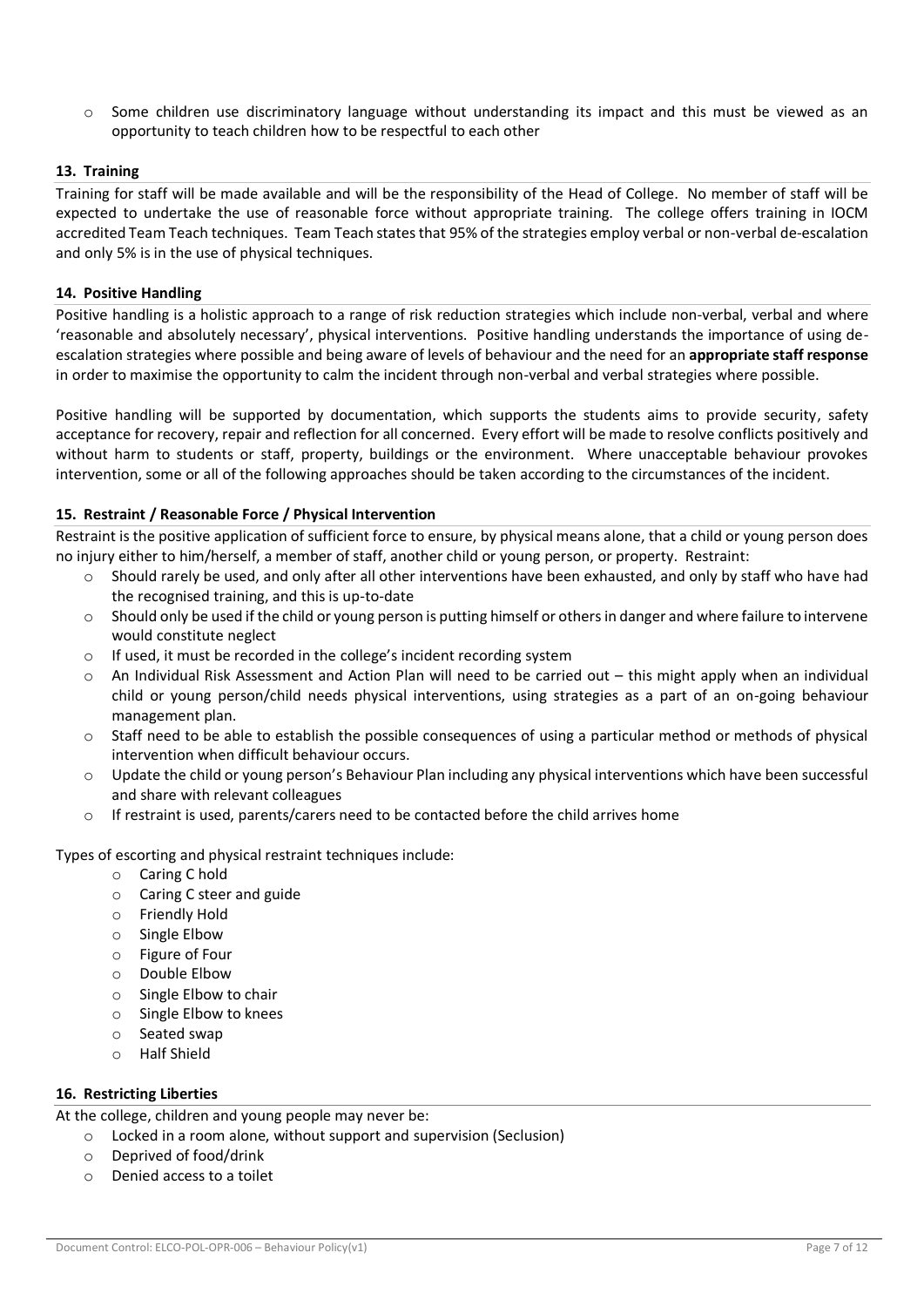In exceptional circumstances a student may be secluded in a safe space to reduce overall risk to him/ herself or others. There must always be at least two adults present and a senior member of staff must be notified immediately. If a student is secluded the incident must be fully recorded, and it must be shared with parents/carers, notified to the Local Authority and Safeguarding and Social Care, or a consultation call with the MASH team (Multi-Agency Safeguarding Hub).

A multi-agency planning, and strategy meeting must be arranged at the earliest opportunity following an incident of seclusion. The child's risk assessment must be updated to reflect the exceptional use of seclusion. Any incidents of seclusion must also be shared with appropriate members of the governing body. Corporal punishment is illegal and is never used at the college.

Contingent touch may be used appropriately e.g. pat on shoulder in a public place, in the appropriate context. Holding may be used appropriately; by this we mean providing physical direction similar to contingent touch but more directive in nature e.g. the child or young person is led away by hand/arm/around shoulder.

# **17. Children with complex sensory**

Needs may also request squeezing or deep pressure. This will be documented in sensory profiles.

# **18. Fixed-term Exclusions**

We do not believe that exclusions are the most effective way to support students with SEND, and we will always try to adapt and personalise provision for all of our students in order to ensure that they are able to access education. In exceptional circumstances it may be necessary to exclude a student for a fixed time period and this would always be considered very carefully.

Exceptional circumstances include, but are not limited to:

- $\circ$  Incidents where the safety of the student, other students or staff is seriously compromised
- o Incidents of knife crime or the deliberate use of weapons in college
- o Incidents of sexual violence
- o Incidents of significant deliberate damage to property

Decisions to exclude students are made on an individual basis and should always be a reasonable and measured response, which will have impact and provide a learning opportunity for the child or young person. Exclusions can also be managed internally, and a child or young person may be removed from class for a fixed period of time.

## **19. Permanent exclusions**

It is extremely rare for us to permanently exclude a student at the College. In the event that the College is not able to meet the needs of an individual student, we will always aim to work with the child and young person's family and the Local Authority to identify a suitable alternative placement for a managed move.

All exclusions will always be reported to the Governing Body, Local Authority and, where appropriate, the allocated social worker or Head of the Virtual College for Looked After Students.

## **20. Monitoring arrangements**

This policy will be reviewed every 12 months but can be revised as needed. It will be approved by the governing board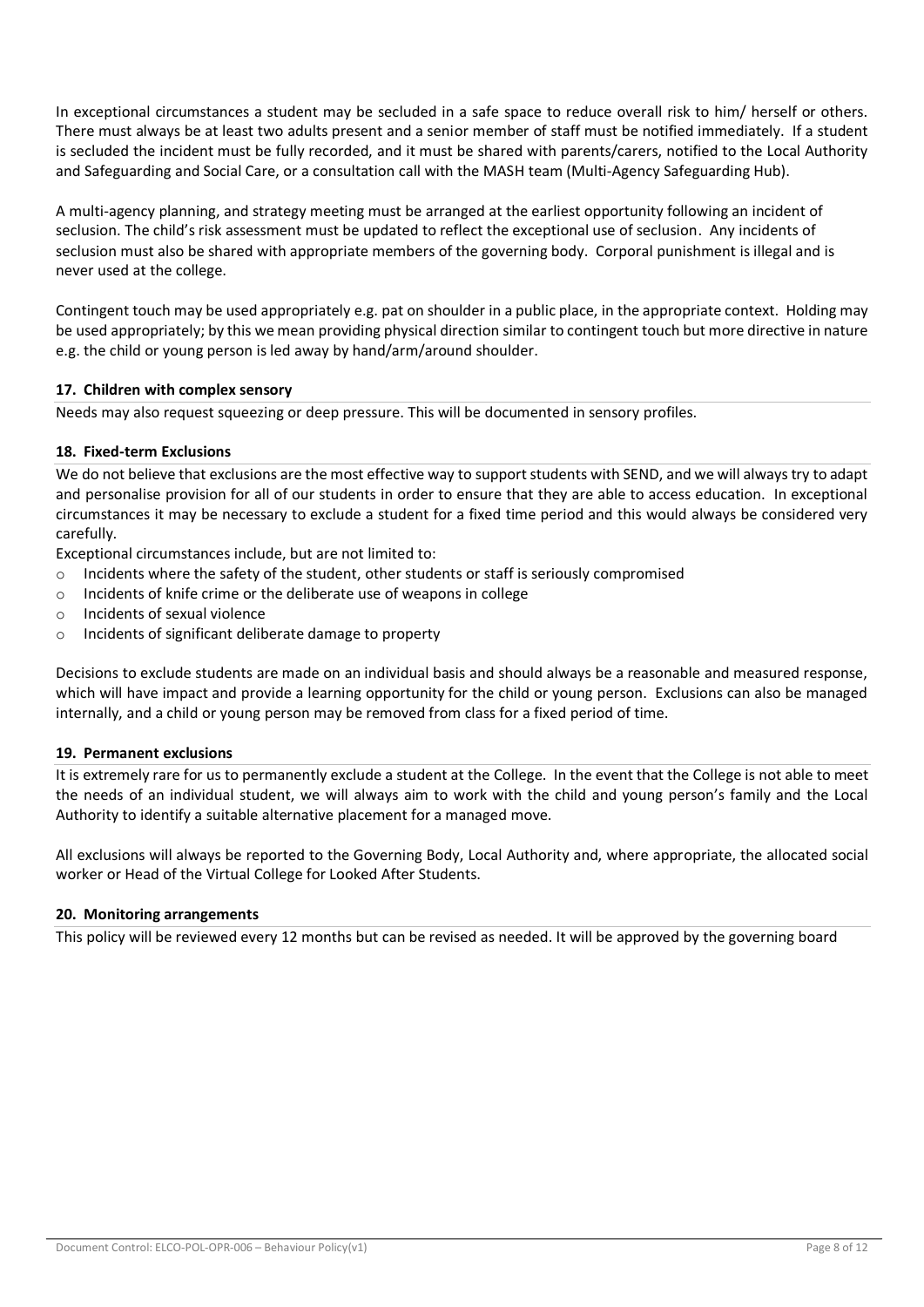#### **Impact of non-compliance**

| Staff:                                     |                            | Disciplinary action, prosecution                                                     |                                      |                          |  |
|--------------------------------------------|----------------------------|--------------------------------------------------------------------------------------|--------------------------------------|--------------------------|--|
| Student:                                   |                            | Suspension, Temporary Exclusion, Permanent Exclusion, Action Plan, Support Plan      |                                      |                          |  |
| Legislation/organisational:                |                            | Reputational damage, litigation, statutory and non-regulated compliance. prosecution |                                      |                          |  |
| Compliance lead:                           |                            |                                                                                      | Head of College/Director of Colleges |                          |  |
| <b>Policy Reference:</b>                   |                            | ELCO-POL-OPR-006                                                                     |                                      |                          |  |
| Version:                                   |                            | 1                                                                                    |                                      |                          |  |
| <b>Agreed policy location:</b>             |                            | DatabridgeMIS and Company Webpage                                                    |                                      |                          |  |
| Does the policy require Governor approval? |                            | Yes                                                                                  |                                      |                          |  |
| Approval                                   |                            |                                                                                      |                                      |                          |  |
| <b>Prepared by</b>                         |                            | Approved by                                                                          | <b>Counter Signatory</b>             | <b>Governor Approval</b> |  |
| Karl Wane                                  |                            | Scott Roberts (Assoc. CIPD)                                                          | Tony Brown                           | Martin Budden            |  |
| $Sep-21$                                   |                            | $Sep-21$                                                                             | $Sep-21$                             | $Sep-21$                 |  |
|                                            |                            |                                                                                      |                                      | Martin Budden            |  |
| Director of Post 16 Education              | Head of Corporate Services |                                                                                      | CEO                                  | Governor (Chair)         |  |

**Version Control**

| Version | Date     | Revision    | Review<br>Date |
|---------|----------|-------------|----------------|
|         | $Sep-21$ | First Issue | Aug-22         |
|         |          |             |                |
|         |          |             |                |
|         |          |             |                |
|         |          |             |                |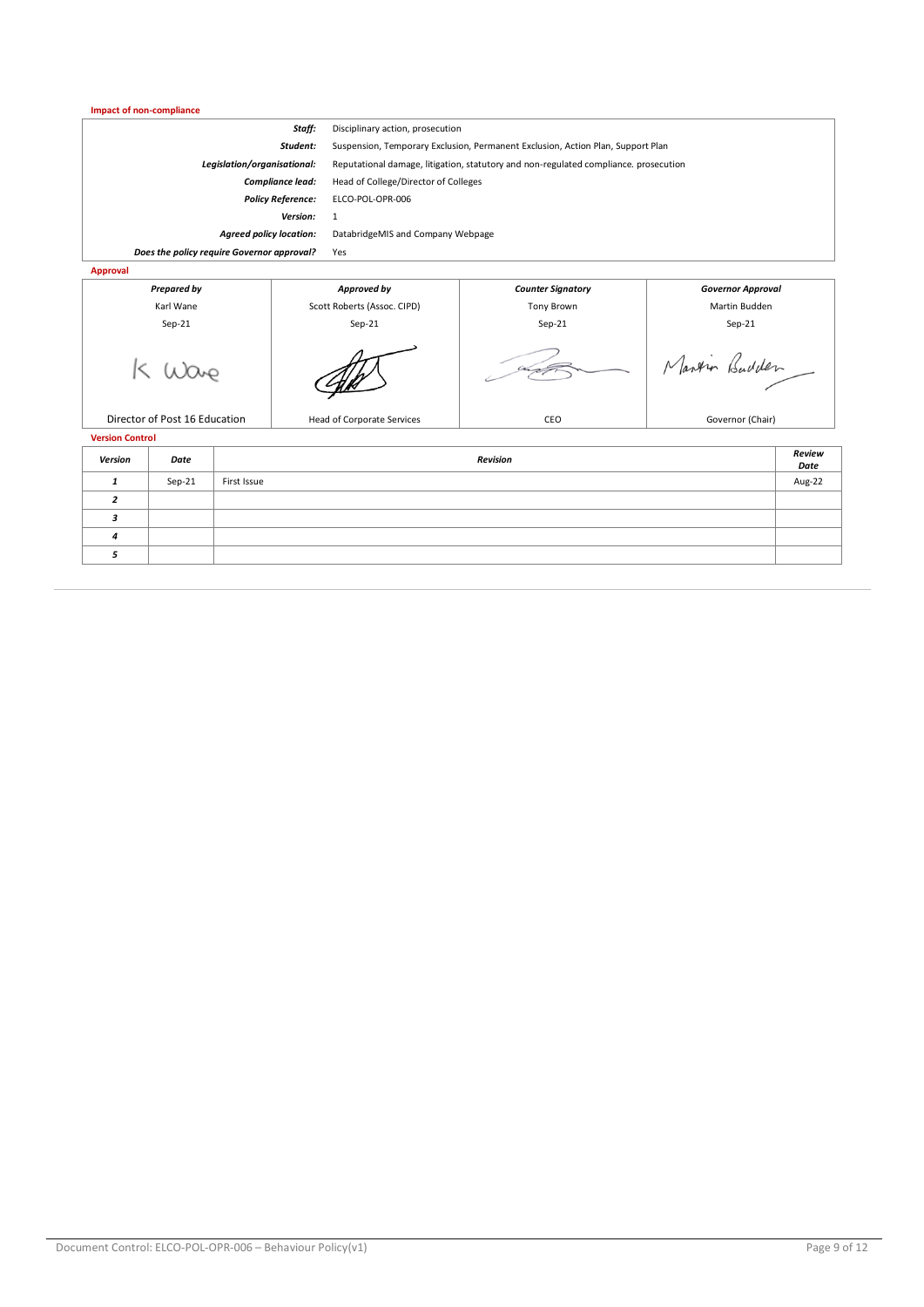# **Appendix 1 –** Examples of Primary Action

| <b>Physical Restraint</b>                  | Alternative college-based programme                              |
|--------------------------------------------|------------------------------------------------------------------|
| Apology                                    | College detention (after college)                                |
| Loss of privileges                         | Student/Parent contract                                          |
| Restorative approach                       | Community Service (Volunteer work as a form of restitution)      |
| Teacher meeting with student               | Behaviour contract agreed                                        |
| Mentoring                                  | Referral to Behaviour Support Services                           |
| In-class time-out                          | College Leaders detention (Friday after college or over weekend) |
| Seat change                                | Behaviour referral to College Leader                             |
| Reinforcement of appropriate behaviours    | Referral to Alternative Placement Panel                          |
| Teacher detention (Break)                  | Restricted activity                                              |
| Contact parent                             | Modified college day                                             |
| Individual Behaviour Plan set              | Transfer to another class                                        |
| Written reflection about incident          | Managed move to another college                                  |
| Daily report (teacher)                     | Internal Suspension 1/2 day (1 sessions)                         |
| Teacher detention (lunch time)             | Internal Suspension 1 day (2 sessions)                           |
| Behaviour referral to SMT                  | Internal Suspension 2 days (4 sessions)                          |
| Daily report to SMT                        | Internal Suspension 3 days (6 session)                           |
| Teacher meeting with student and/or parent | Parent or guardian accompany student to college or               |
| Referral to college counsellor             | classes                                                          |
| Peer mediation                             |                                                                  |
|                                            |                                                                  |
|                                            |                                                                  |
|                                            |                                                                  |
|                                            |                                                                  |
|                                            |                                                                  |
|                                            |                                                                  |
|                                            |                                                                  |
|                                            |                                                                  |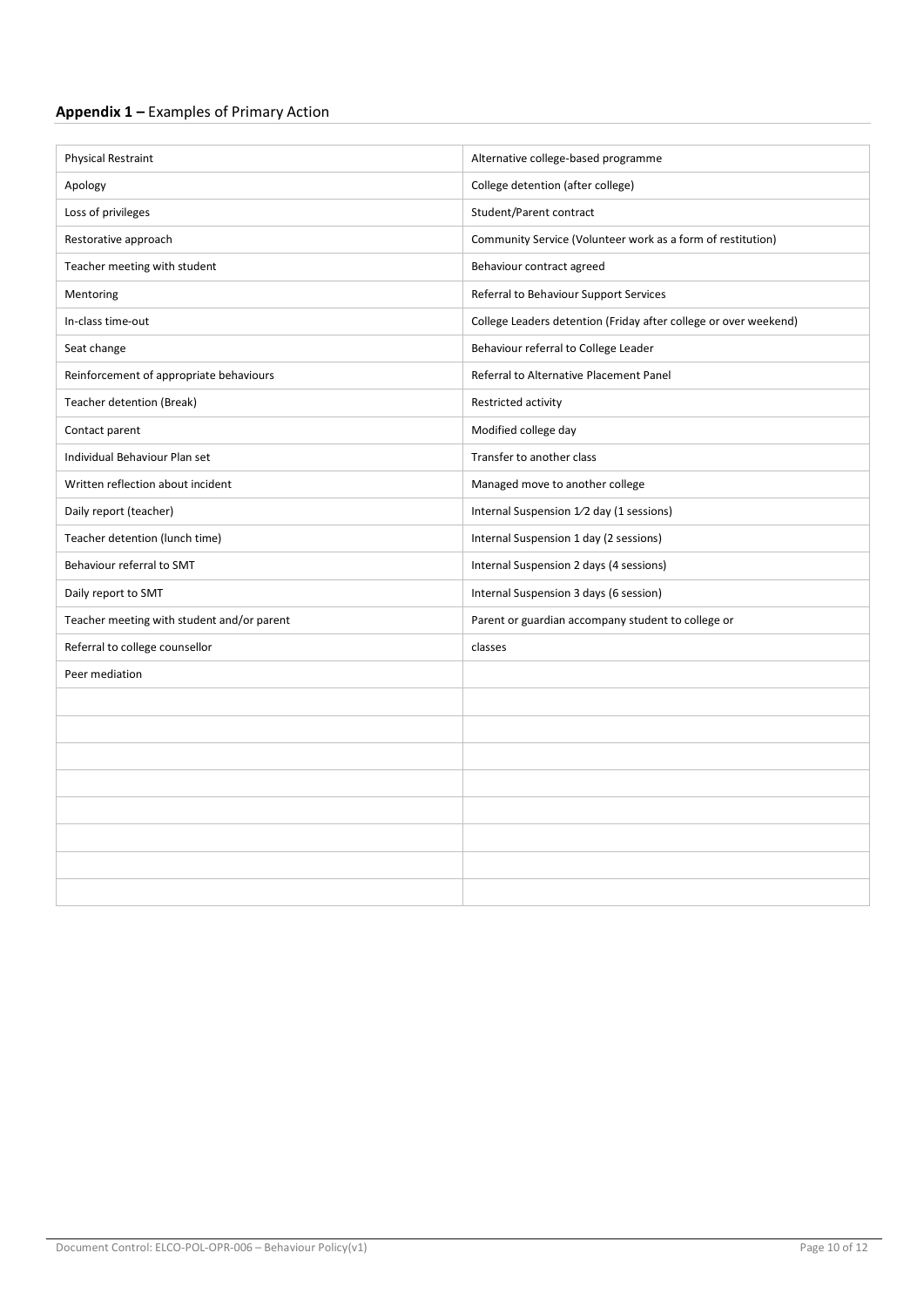#### **Appendix 2 –** Behaviours

As a general rule, all MINOR behaviours should be dealt with by the class teacher. It is also an expectation that class teachers have a role to play in dealing with MAJOR incidents. When responding to a MAJOR incident a class teacher can either intervene with the student(s) involved and inform a member of SMT about their actions or refer the incident on to a member of SMT for further action. The threshold between MINOR Incidents and MAJOR Incidents are difficult to quantify and rely on the judgement of those adults involved. However, the seriousness is generally due to intensity of the incident or whether the same MINOR behaviour is being repeated over a period of time. The following is designed to assist in this process. If in doubt, speak to a member of SMT.

| <b>Behaviour</b>                                       | <b>MINOR</b>                                                                                                                                                                     | <b>Thresholds for Minors becoming MAJOR (Can be 1st</b><br>time offence)                                                                                                                     |
|--------------------------------------------------------|----------------------------------------------------------------------------------------------------------------------------------------------------------------------------------|----------------------------------------------------------------------------------------------------------------------------------------------------------------------------------------------|
| Cheating                                               | Looking at other individual's answers. Asking others for<br>help or answers during a test                                                                                        | Providing, receiving, or viewing answers to test items<br>and/or having books, notes out during a test without<br>permission.                                                                |
| Defiance                                               | Refusing to follow a reasonable request to a specific<br>direction/instruction of an adult through disobedience,<br>unruliness, or noncompliance.                                | Refusal to report to the office, allow search, or attend<br>detention/internal suspension.                                                                                                   |
| Disrespect toward others/others<br>equipment           | Inappropriate comments. Walking away when being<br>spoken to. Using/misusing others equipment. Using<br>others equipment without permission.                                     | Cursing or making physical gestures to others. Verbal<br>abuse. Causing damage to the property and/or<br>equipment of others.                                                                |
| Disruptive behaviour                                   | Behaviour that interferes with instruction, learning, and<br>a safe and orderly environment such as refusing to<br>remain in seat and/or making rude noises.                     | Minor behaviours that are continuous for more than 10<br>minutes and cause significant disruption to<br>college/classroom.                                                                   |
| Inappropriate contact                                  | Play fighting, rough play, pushing, scratching, and<br>pinching.                                                                                                                 | Fighting, striking, punching, pulling hair, biting. Note:<br>Can also be classed as physical aggression (major) if<br>actions are carried out with the intent of hurting<br>another student. |
| Leaving class without permission                       | Leaving class without permission for up to 5 minutes<br>before returning                                                                                                         | Leaving class without permission for over 5 minutes.<br>Leaving class without returning would be a higher-level<br>offence                                                                   |
| Lying                                                  | Lying over minor issues                                                                                                                                                          | Lying over issues that may have major consequences                                                                                                                                           |
| Misuse of college equipment                            | Knocking over equipment, using equipment without<br>permission. Using computer without permission.<br>Accessing music /games sites without permission.<br>Breaking pencils, etc. | Throwing equipment (can also mover to deliberate<br>damage and/or disruptive behaviour MAJOR). Accessing<br>pornographic sites or using own software without<br>permission.                  |
| Possession of electronic<br>equipment/prohibited items | Possession or using mobile electronic equipment or any<br>other prohibited item outlined in the College Code of<br>Conduct.                                                      | 3 times or more                                                                                                                                                                              |
| Refusal to attempt/complete work                       | When instructed                                                                                                                                                                  | Throughout the lesson                                                                                                                                                                        |
| Teasing/hurtful comments                               | Making comments without thinking or understanding<br>the meaning                                                                                                                 | Premeditated comments leading to bullying                                                                                                                                                    |
| Dress-code Infraction                                  | Wearing clothes, hair, jewellery in contravention of the<br>college dress code                                                                                                   | Repeated violations of the college dress code over a<br>period of time.                                                                                                                      |
| Unsafe behaviour                                       | Climbing, running in corridors, swinging on chairs. Being<br>in an area that is out of bounds.                                                                                   | Throwing objects, waving/swinging objects, pushing<br>over furniture, jumping on tables - Putting themselves<br>and/or others at risk by being in an area that is out of<br>bounds.          |